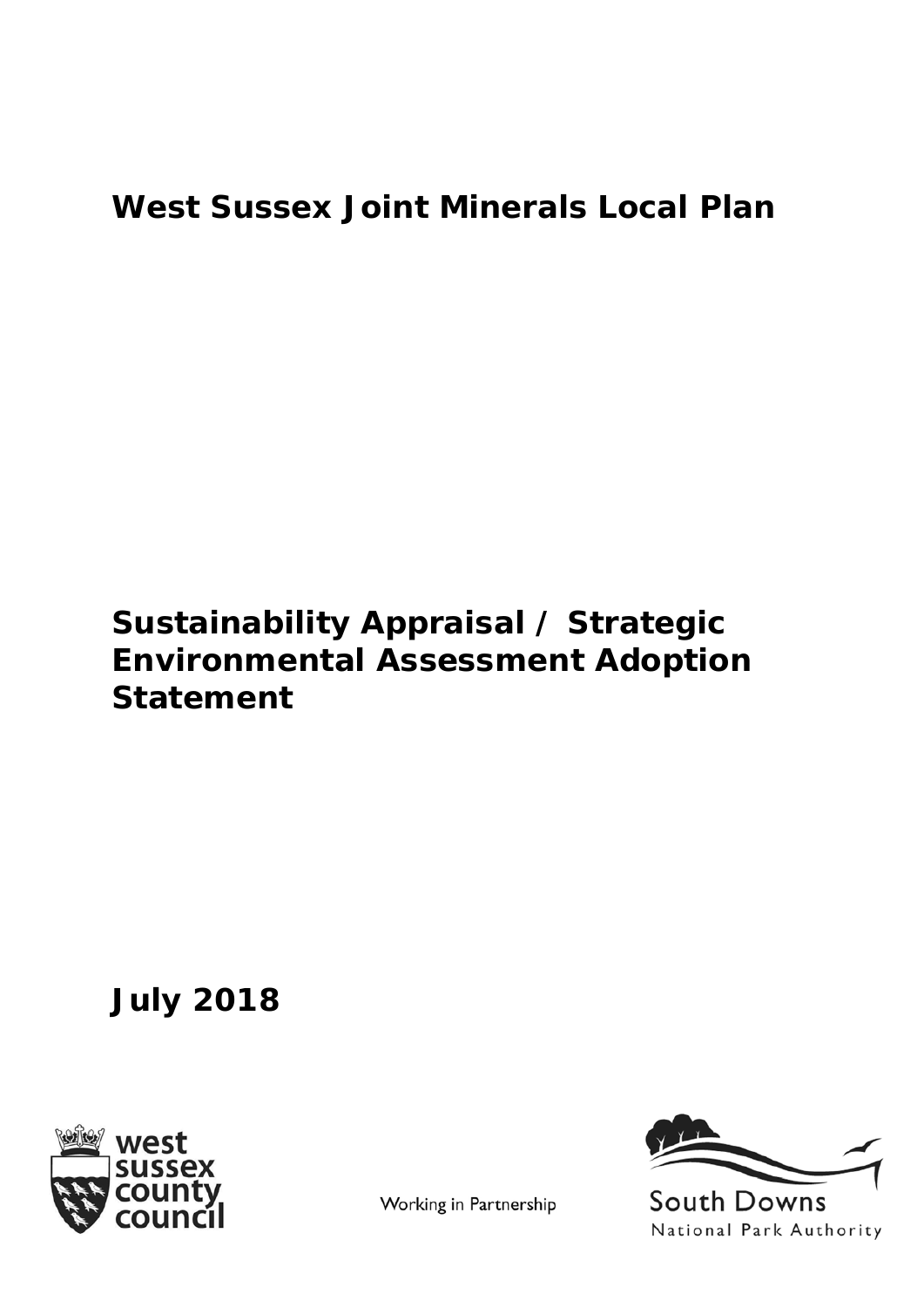## **1. Introduction**

- 1.1 The West Sussex Joint Minerals Local Plan has been produced by West Sussex County Council and the South Downs National Park Authority (known as 'the Authorities'). The Joint Minerals Local Plan covers the period to 2033 and sets out a vision and strategic objectives. It includes strategies for mineral planning and use-specific policies to deliver those strategies, together with generic development management policies against which proposals for mineral development will be assessed. It also allocates a strategic mineral site and includes a monitoring and implementation framework.
- 1.2 The Joint Minerals Local Plan was submitted to the Secretary of State on 26 May 2017. Mr Jonathan Manning was appointed as the Planning Inspector to conduct an independent examination into the Joint Minerals Local Plan. The Hearing sessions on the Joint Minerals Local Plan took place in September 2017.
- 1.3 The Authorities received the Inspector's Report on 30 May 2018. The Report concluded that, subject to a number of modifications which had been proposed by the Councils, the Joint Minerals Local Plan satisfies the requirements of Section 20(5) of the Planning and Compulsory Purchase Act 2004 (as amended), and meets the criteria for soundness in the National Planning Policy Framework. The Inspector therefore concluded that the Joint Minerals Local Plan is sound.
- 1.4 The Joint Minerals Local Plan has been formally adopted by the Authorities and came into force on 20 July 2018. It therefore forms part of the statutory Development Plan for each authority.
- 1.5 Article 9 of the Strategic Environmental Assessment Directive requires that when a plan or programme is adopted (in this case, the Joint Minerals Local Plan), the consultation bodies, the public and any other Member States consulted on the Environmental Report (the Sustainability Appraisal- known as the SA Report) are informed and specific information is made available.
- 1.6 The table below sets out the information to be specified and where that information has been made available: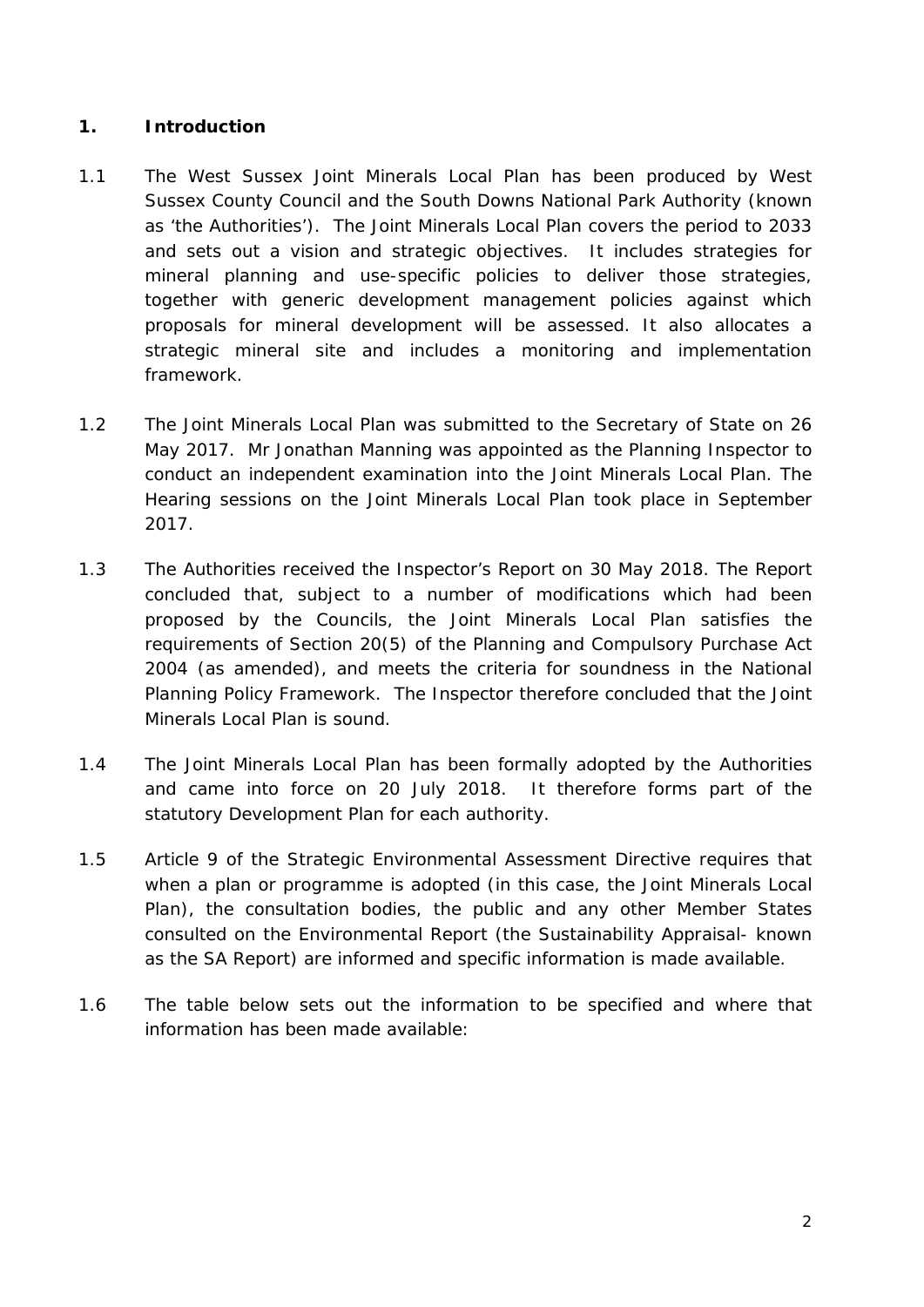| <b>SEA Requirement</b>                                                                            | <b>Documents Produced</b>                                                                                                                                                                                                                                                                                                  | Section of the<br>Sustainability<br><b>Appraisal for the</b><br><b>Adopted Joint Minerals</b><br><b>Local Plan</b>                   |
|---------------------------------------------------------------------------------------------------|----------------------------------------------------------------------------------------------------------------------------------------------------------------------------------------------------------------------------------------------------------------------------------------------------------------------------|--------------------------------------------------------------------------------------------------------------------------------------|
| The Plan as adopted                                                                               | Regulation 26 notice                                                                                                                                                                                                                                                                                                       | n/a                                                                                                                                  |
| How environmental<br>considerations have been<br>integrated into the Joint<br>Minerals Local Plan | <b>Sustainability Appraisals</b><br><b>Habitats Regulations</b><br>Assessment - Screening<br>of Likely Significant<br><b>Effects</b>                                                                                                                                                                                       | Chapters 1, 2, 3 and 4 of<br>main SA Report<br>(December 2016), and<br>the Main Modifications SA<br>Addendum (December<br>$2017$ ).  |
|                                                                                                   | <b>Habitats Regulations</b><br>Assessment -<br>Appropriate Assessment<br>of Sites                                                                                                                                                                                                                                          |                                                                                                                                      |
| How the environmental<br>report has been taken into<br>account                                    | Sustainability Appraisal<br><b>Draft Joint Minerals Local</b><br>Plan<br>Proposed Submission<br>Joint Minerals Local Plan                                                                                                                                                                                                  | Chapters 5 and 6 of main<br>SA report (December<br>2016), and the Main<br><b>Modifications SA</b><br>Addendum (December<br>$2017$ ). |
| How opinions expressed and<br>results of public consultation<br>have been taken into<br>account   | Consultation response<br>documents produced<br>throughout development<br>of the Joint Minerals<br>Local Plan<br>Summary of Publication<br>Representations and<br>Responses from West<br><b>Sussex County Council</b><br>and the South Downs<br>National Park Authority -<br>16 January 2017 - 13<br>March 2017. (May 2017) | Appendix 1-3 of main SA<br>report (December 2016)                                                                                    |